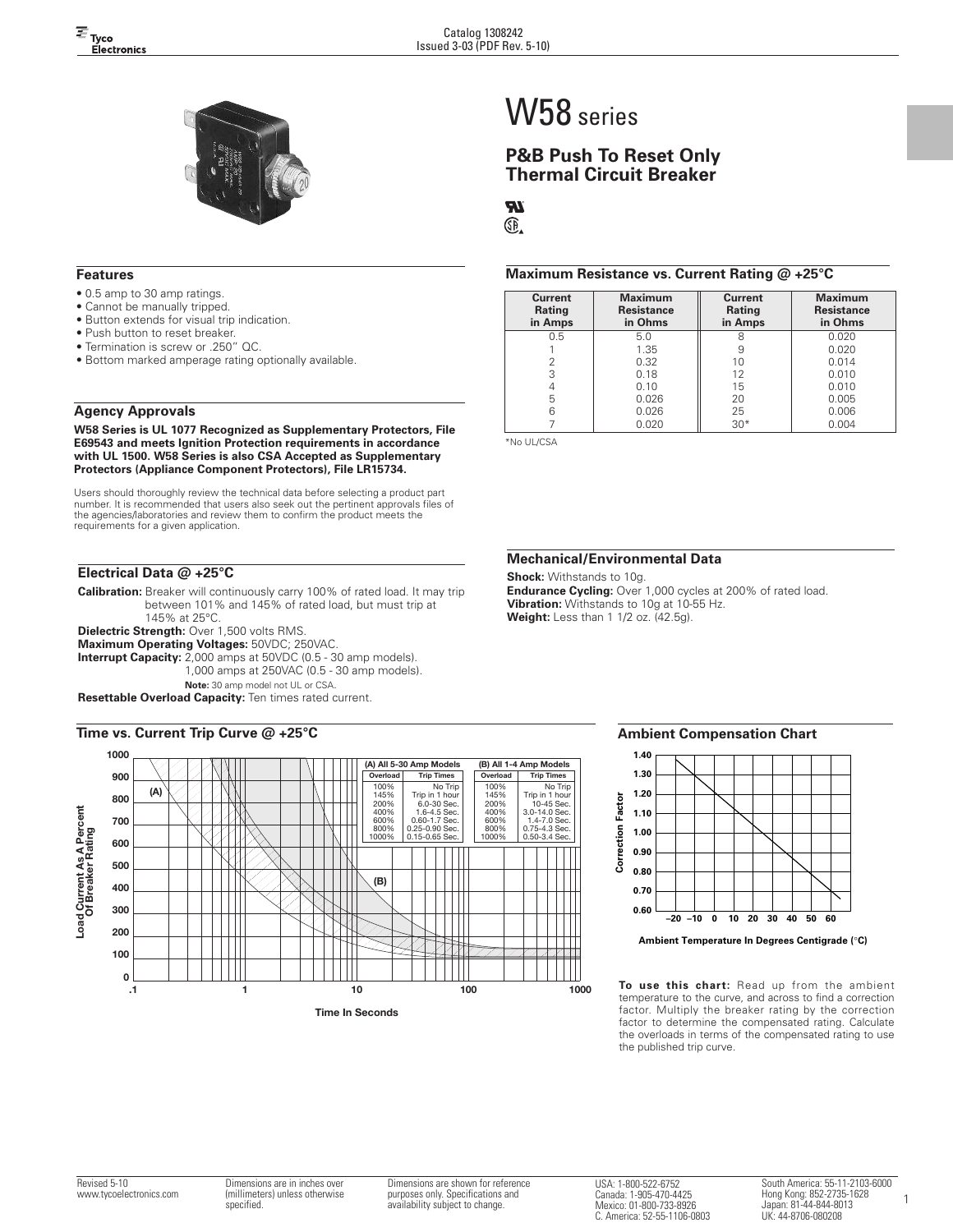#### $\overline{\equiv}$  Tyco Catalog 1308242 Issued 3-03 (PDF Rev. 5-10) Electronics **Ordering Information Typical Part No. > W 58 -X B1A4A -5 1. Designator:**  $W =$  Circuit breaker **2. Series Number:** 58 = Single Pole, Push-to-Reset **3. Circuit Function:**  $X =$  Series Trip **4. Button and Rate Marking:**  $A =$  White, plain, no rate marking, no trip band  $E =$  White with red rate marking no trip band  $B =$  White with red rate marking, red trip band  $F =$  White with black rate marking, no trip band  $C =$  White with black rate marking, red trip band  $K =$  Black, plain, no rate marking, no trip band **Note**: Rate marking on the bottom of the case is available on a special order basis. Consult factory for details. **5. Mounting Bushing:**<br>1 = Metal, 7/16" x .500" (12.70mm) long  $7 =$  Plastic, 3/8" x .465" (11.81mm) long, round 4 = Metal, 15/32" x .300" (7.62mm) long, black 6 = Metal, 3/8" x .465" (11.81mm) long, round **6. Terminals:** A = Quick connect .250" (6.35mm) straight  $C = 6/32$  screw  $90^\circ$  (screws installed)  $D = 6/32$  screw  $90^\circ$  (screws bulk packed) **7. Mounting Hardware:**  $4 =$  Metal, knurled nut/hex nut<br>  $6 =$  Metal, knurled nut/hex nut/lock washer  $22 =$  Plastic knurled nut  $22$  = Plastic knurled nut, metal lock washer 12 = Metal, knurled nut/lock washer  $15$  = Metal, two hex nuts/lock washer<br> $18$  = Metal, hex nut/lock washer 99 = No mtg. hardware supplied (Use C, Step #8) **Note**: For other hardware combinations, order separately. See mounting hardware Ordering Information table. **8. Mounting Hardware Packaging:**  $A =$  Assembled to bushing B = Bulk unassembled  $C = No$  mounting hardware **9. Specify Amp Rating:** 0.5 3 6 9 15 30\* 14 7 10 20 2 5 8 12 25 \*Not UL or CSA

## **Stock Items – Authorized distributors are more likely to stock the following items.**

| W58-XB1A4A-1<br>W58-XB1A4A-6<br>W58-XR1A4A-2<br>W58-XR1A4A-7<br>W58-XR1A4A-3<br>W58-XR1A4A-8<br>W58-XR1A4A-4<br>W58-XB1A4A-10<br>W58-XR1A4A-5<br>W58-XB1A4A-12 | W58-XB1A4A-15<br>W58-XB1A4A-20<br>W58-XB1A4A-25<br>W58-XR1A4A-30<br>W58-XC4C12A-1 | W58-XC4C12A-2<br>W58-XC4C12A-3<br>W58-XC4C12A-5<br>W58-XC4C12A-7<br>W58-XC4C12A-10 | W58-XC4C12A-15<br>W58-XC4C12A-20<br>W58-XC4C12A-25<br>W58-XC4C12A-30 |
|----------------------------------------------------------------------------------------------------------------------------------------------------------------|-----------------------------------------------------------------------------------|------------------------------------------------------------------------------------|----------------------------------------------------------------------|
|----------------------------------------------------------------------------------------------------------------------------------------------------------------|-----------------------------------------------------------------------------------|------------------------------------------------------------------------------------|----------------------------------------------------------------------|

## **Outline Dimensions**



#### **Terminal Options**



 $\mathfrak{D}$ 

Dimensions are in inches over (millimeters) unless otherwise specified. Dimensions are shown for reference purposes only. Specifications and availability subject to change.

USA: 1-800-522-6752 Canada: 1-905-470-4425 Mexico: 01-800-733-8926 C. America: 52-55-1106-0803